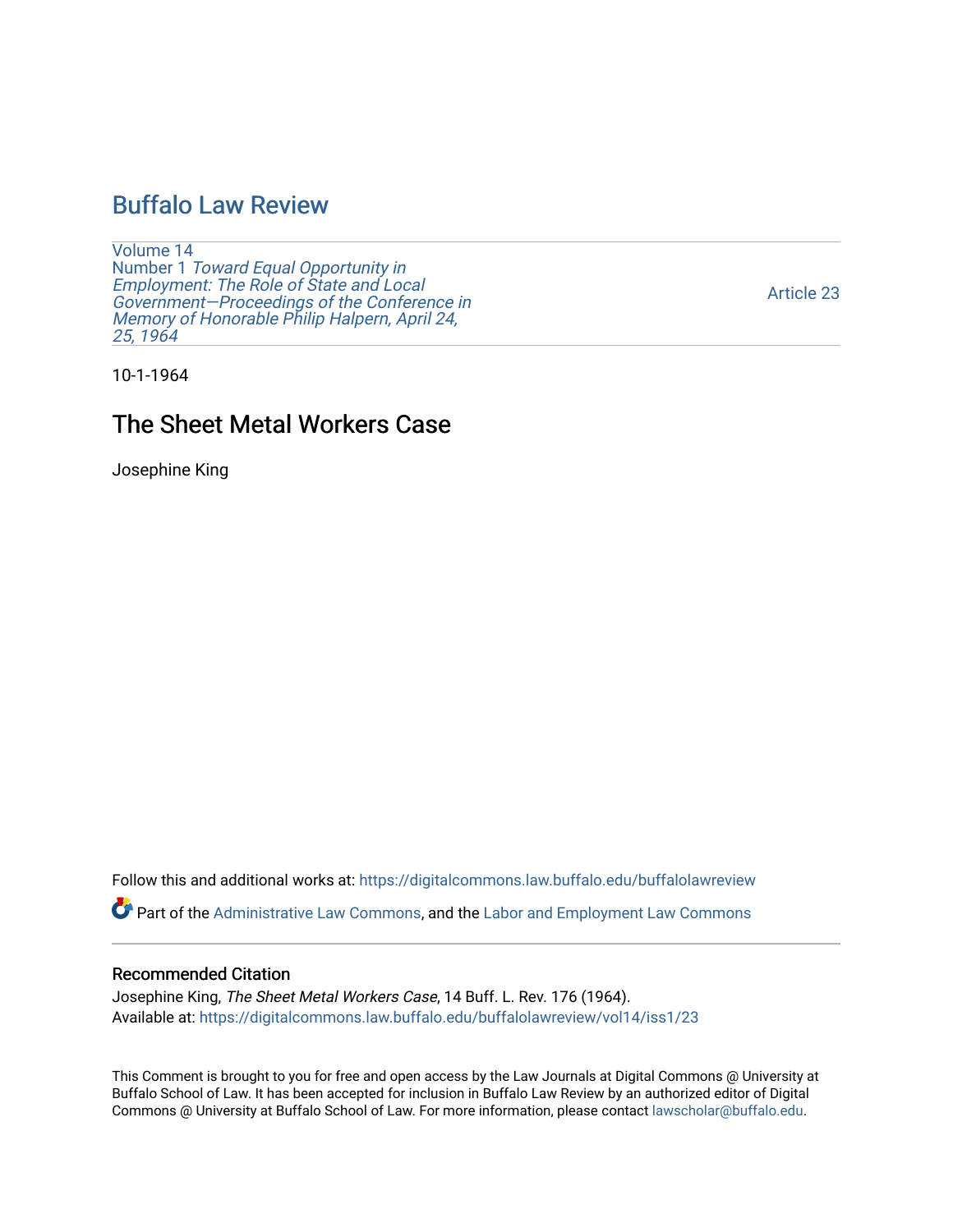#### THE SHEET METAL WORKERS CASE

On March 23, 1962, James Ballard, Negro aged 22, filed an application for admission to the apprenticeship program in the sheet metal trades. The four-year training program' is operated **by** the Joint Apprenticeship Committee (JAC), an agency composed of representatives of the union-Local No. 28 of the Sheet Metal Workers' International Association of Greater New York<sup>2</sup> and of the contractors-the Sheet Metal Contractors' Association of New York City, Incorporated and the Mechanical Contractors' Association of New York, Incorporated. The union selects apprentice candidates.3 The sole explicit requirement for eligibility is an age between **18** and 23 years *(25* years for veterans), but past practice has established unofficial qualifications of a high school diploma or equivalent and of sponsorship **by** a union member (waived for veterans.)<sup>5</sup>

Ballard, at the time of application, met the age requirement, possessed a high school equivalency diploma and was a veteran.<sup>6</sup> Three months after applying, he was tested **by** the state Department of Labor and determined to be qualified to undertake training for sheet metal work. The July, 1962 class of 56 new apprentices did not include Ballard or any other Negro. Neither was he (nor any other Negro) selected for the subsequent class of January, 1963.<sup>7</sup> The entire membership of the union was white. Eighty per cent of all apprentices in training were relatives of union members.<sup>8</sup>

The Attorney Gerneral of New York filed a verified complaint with the State Commission for Human Rights (SCHR) charging racial discrimination against Ballard specifically and against Negroes generally, in violation of the state Law Against Discrimination.9 The following respondents were named: Local 28 and its president, the JAC, the secretary of Local 28 and the JAC, and the individual union and contractor representatives serving as members of the **JAC.** The Investigating Commissioner of SCHR found probable cause to credit the allegations of the complaint, and thereupon attempted, according to established SCHR procedure, to secure compliance with the Law **by** conciliation

**1.** Registered with the New York State Apprenticeship Council and the **U.S.** Department of Labor Bureau of Apprenticeship and Training.

2. Hereinafter cited as the union or Local **28.**

**3.** Pursuant to the provisions of the Standard Form of Union Agreement; see Lefkowitz v. Farrell, **C-9287-63** (N.Y. State Comm'n for Human Rights, 1964) (mimeo.) at 2.

*4. Ibid.,* Rule 2 of the Rules Governing Apprentices.

6. Instant case at 2-3.

**7.** *Id.* at 3.

*8. Ibid.*

é

**9.** N.Y. Executive Law, art. **15,** §§ 290-301. Hereinafter cited as LAD or the Law. The alleged violations pertained to sections 296.1-a, 296.1(b) and **296.6.**

<sup>5.</sup> Instant case at 2, Brief of Intervener-Complainant **pp. 7,** 12. Hereinafter cited as Attorney General's Brief.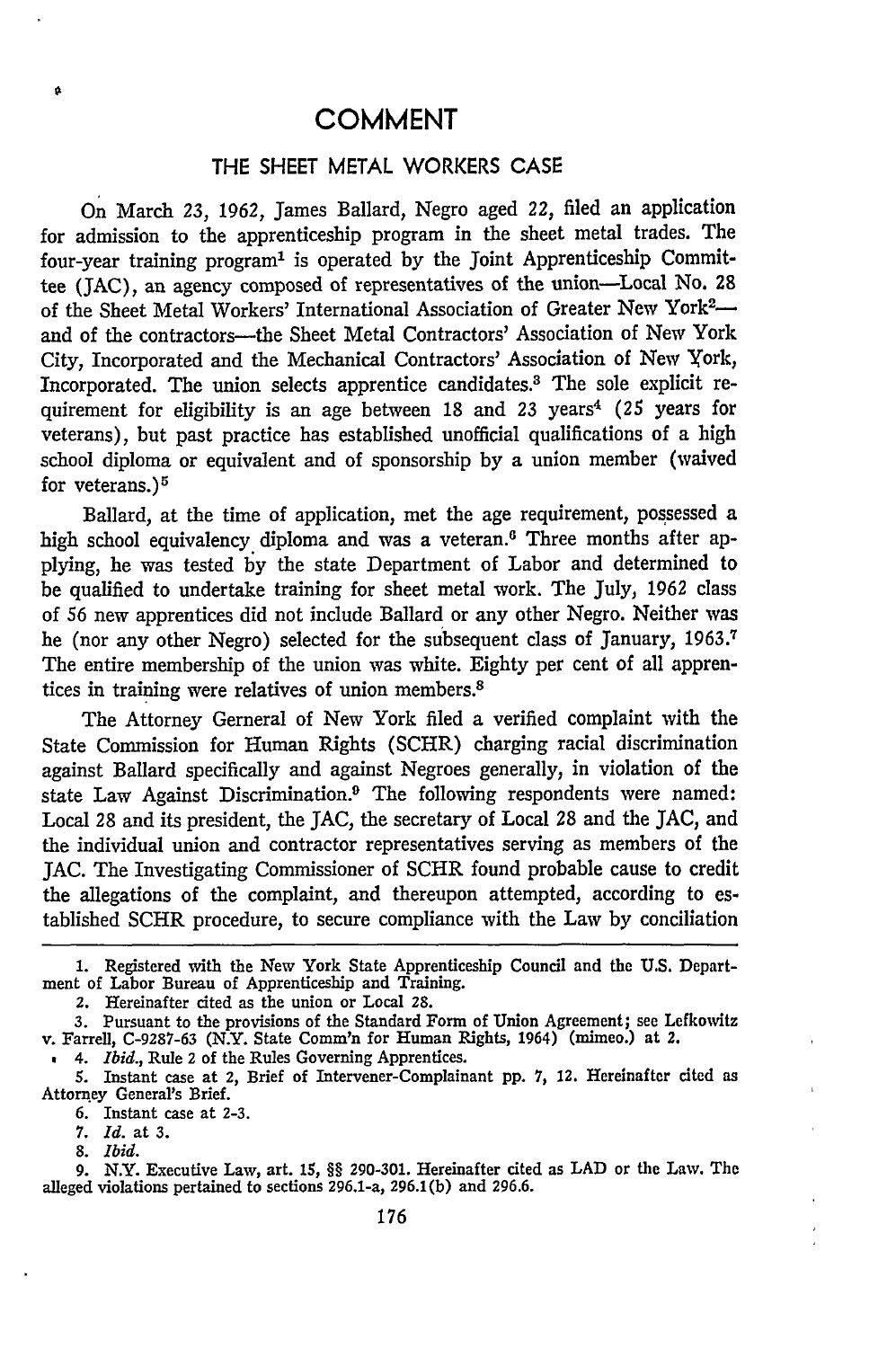and persuasion. The failure of this effort resulted in noticing the case for public hearing in September, **1963.10**

The respondents collectively denied the discrimination charged in the complaint. Local 28 asserted that apprentices were selected chronologically from a waiting list of applicants, that Ballard was not, in fact, qualified and that SCHR was without authority in the instant case to find a general discriminatory pattern operating against Negroes as a group.<sup>11</sup> In its opinion of February 26, 1964, the Commission found the acts of respondents violative of sections 296.1-a, 296.1(b) and 296.6 of the Law as charged by the Attorney General.12 The Commission issued its order on March 20, 1964. *Lefkowitz V. Farrell,* C-9287-63 (New York State Commission for Human Rights, 1964).

The respondents filed a petition for review of the Commission's order<sup>13</sup> alleging that the order is invalid:

insofar as it purports to delegate to the Industrial Commissioner the power to evaluate and determine, wholly unrelated to any dis-. criminatory aspects, the reasonableness and suitability of minimum qualifications for any apprenticeship training program to be established by the Petitioners and insofar as it purports to delegate to the Commissioner of Education the power to designate an additional authority to adjudicate complaints of discrimination in the administration of the apprentice training program. <sup>14</sup>

The petition is currently pending in Supreme Court, New York County.

### SURVEY OF STATUTORY, **ADMINISTRATIVE AND** EcONOmIC **DEVELOPMENTS RELATING TO APPRENTICESHIP PROGRAMS**

In view of the recent investigation into the efficacy of FEP laws and commissions and the evaluation of the many factors affecting equal opportunity in employment, this case assumes proportions beyond the vindication of one

being selected for apprenticeship training."<br>Paragraph 8 deals with the review procedure available to a rejected applicant. "If an<br>applicant asserts or makes claim to said Local Union 28 or to said Committee that he was advised by said Local Union 28 or said Committee, in writing, within ten (10) days of making such assertion or claim, that he may obtain review of the evaluation of his qualifications by a competent authority to be designa of the State of New York."

14. Petitioners' Memorandum, p. 10.

<sup>10.</sup> Instant case at 2. **11.** *Id.* at 4.

<sup>12.</sup> *Id.* at 22.

<sup>13.</sup> Paragraphs 1 and 8 are being challenged by respondents. Paragraph 1 requires that the union and **JAC** formulate in writing, the minimum qualifications and objective standards they intend to apply. However, 'Prior to adopting such minimum qualifications or any specific objective standards, tests or requirements, said Local Union 28 and said Committee shall submit the same to the Industrial Commissioner for his confidential evaluation of their reasonableness and suitability for use in the selection of persons for sheet metal apprenticeship training; and unless approved by the Industrial Commissioner, the same<br>shall not be adopted or used; provided, moreover, that in no event shall sponsorship by a<br>member or members of Local Union 28 be adopted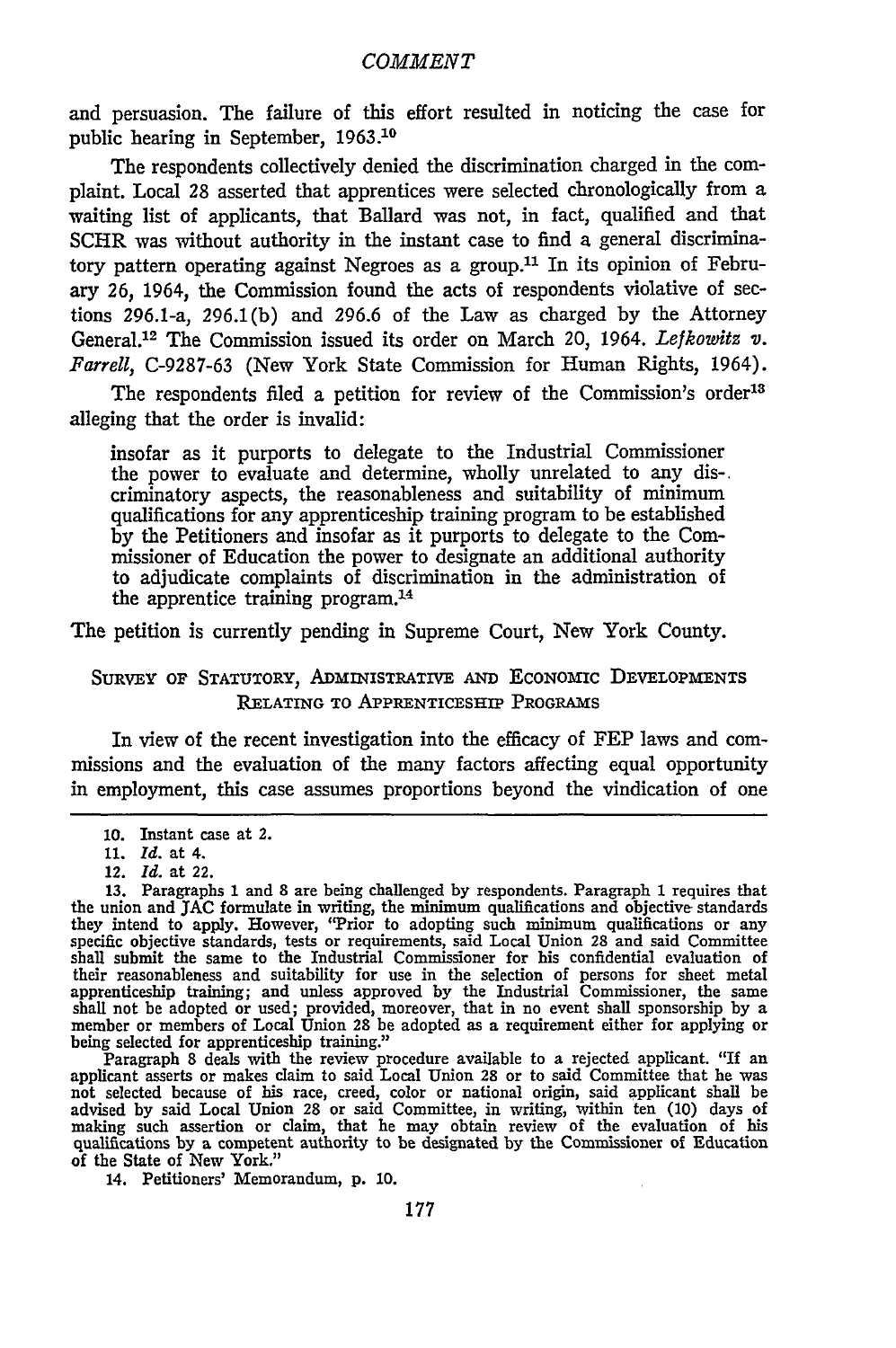Negro's right to apprentice training.15 For this reason, a brief overview of the more obvious legal and economic considerations which frame the specific area of discrimination in job training may appropriately precede a detailed scrutiny of the instant case.

At the apex of the legal structure is the Civil Rights Act of July *2,* **1964.10** Title VII, proscribing discriminatory employment practices on the part of employers, employment agencies and labor organizations<sup>17</sup> in industries affecting commerce<sup>18</sup> deals, on the national level,<sup>19</sup> with two of the practices charged in the *Skeet Metal Workers* complaint. Section 703(c) provides:

It shall be an unlawful employment practice for a labor organization-**(1)** to exclude ...from its membership ...any individual because of his race, color, religion, sex, or national origin.

And section 703(d) declares:

It shall be an unlawful employment practice for any employer, labor organization, or joint labor-management committee controlling apprenticeship or other training . . . to discriminate against any individual because of his race, color, religion, sex, or national origin in admission to, or employment in, any program established to provide apprenticeship or other training.

The general powers of the Equal Employment Opportunity Commission established by the Civil Rights Act of 196420 parallel the grants to state FEP commissions but reveal a specific concern for apprenticeship opportunities. The Commission is directed to require each employer, union and committee controlling training programs to keep records of applicants, of the chronological order of applications and to supply the Commission with data on selection methods. <sup>21</sup>

Unlawful employment practice charges may be filed with the Equal Opportunity Commission by the aggrieved person or by a member of the Commission.<sup>22</sup> A civil action may be directly instituted by the Attorney General if he "... has reasonable cause to believe any person or group ... is engaged in a pattern or practice of resistance to the full enjoyment of any of the rights secured by this title. . . .<sup>723</sup>

In New York, statutory controls emanate from the Law Against Discrimination, the Civil Rights Law and the Labor Law.24 The first of these is

**<sup>15.</sup>** See subsequent analysis of the instant case for discussion of the pattern approach utilized by SCHR.

**<sup>16.</sup>** Public Law **88-352,** 78 Stat. 241 (July 2, 1964).

<sup>17.</sup> Section 701(b)(c)(d).<br>18. Section 701(e)(g)(h).<br>19. The Act provides in section 708 that "person[s]" (defined in section 701(a) to include labor unions) are not exempted from compliance with state statutes barring discriminatory employment practices.

<sup>20.</sup> Section 705(a). 21. Section 709(c).

<sup>22.</sup> Section 706(a).

<sup>23.</sup> Section 707(a). 24. See also N.Y. Const. art. **I** § 11 (1938). See references in Conway, *supra* to section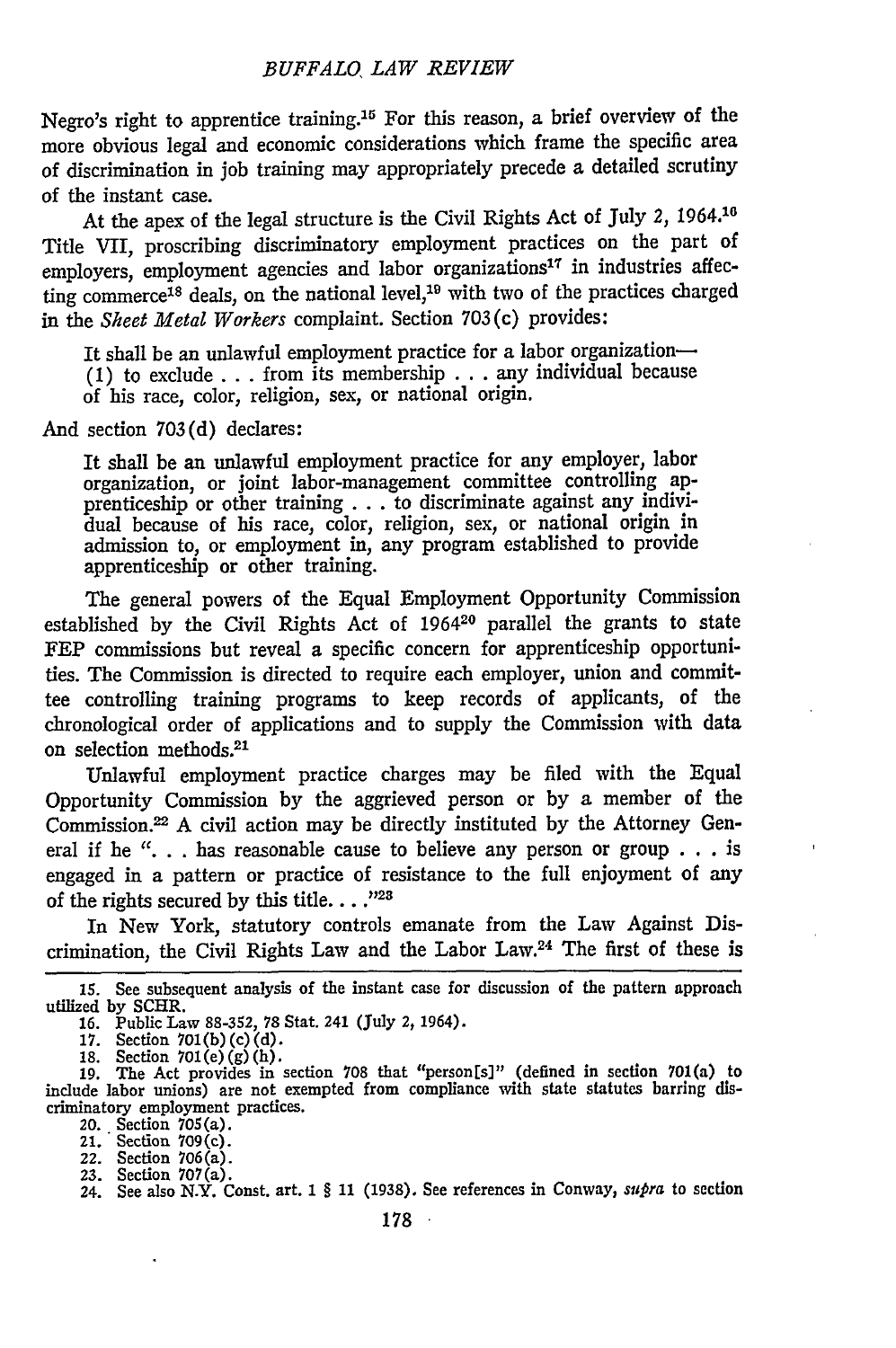examined, and the work of the Commission created **by** it appraised, in the papers of Herbert Hill and Henry Spitz, *supra.* The New York Civil Rights Law bars exclusion from union membership on racial grounds and bars inequality of treatment of members on racial grounds.25 The amendment to the New York Labor Law (section **815)** which conforms to the recent additions to **LAD** (section 296.1-a(a)) is treated below.

Established governmental agencies which possess some jurisdiction in the apprenticeship area are the New York State Apprenticeship Council<sup>26</sup> and the Bureau of Apprenticeship and Training in the federal Department of La**bor.27** These agencies, at least to the present time, have not been equipped with effective regulatory powers. They "register" apprenticeship agreements which conform to agency standards, and may withdraw a registration if the parties do not. comply with the terms of the agreement. The State Council seeks to have labor and management adopt the "suggested standards for apprenticeship agreements" contained in the Labor **Law,2 <sup>8</sup>**but it has thus far exercised no clear influence in the area of racial discrimination.

For a quarter of a century, the Bureau of Apprenticeship and Training has operated as a national agency to assist and encourage apprenticeship programs. Before **1961,** the Bureau had not undertaken as part of its responsibilities, the elimination of discriminatory practices in such programs.29 The House hearings of that **year, <sup>0</sup>**as well as **1961** *Report* of the 'United States Commission on Civil Rights<sup>31</sup> exposed the necessity for nondiscrimination clauses and for affirmative action in craft training programs under government contract work. In **1963,** the Secretary of Labor issued new standards applicable to all federally registered apprenticeship programs.32 These instructions called

220-e of the New York Labor Law relating to employment discrimination under construction contracts of the state or a municipality, and section **343-8.0** of the New York City Administrative Code. The New York standard contract form set forth in the appendix to Conway, *supra* calls in clause (a) for affirmative action to ensure equal opportunity in **"...** selection for training or retraining, including apprenticeship and on-the-job training.<sup>3</sup>

**25.** Section 43. **26.** N.Y. Labor Law, art. **23, §§ 810-818. 27.** Created **by** the Fitzgerald Act of **1937, 50** stat. 664 **(1937), 29 U.S.C. § 50 (1958).**

28. N.Y. Labor Law  $\S$  815. This section illustrates a shift in emphasis. Before 1957 the provision (then  $\S$  814) contained "suggested standards for apprenticeship agreements" which concentrated almost wholly on educatio **697, §** 2 added a suggested standard that apprentices be *hiied* without discrimination; L. 1964, ch. 948, **§** 2 supplants the former hiring standard **by** a suggested provision that apprentices be *selected* without discrimination.

**29.** See **U.S.** Commission on Civil Rights, State Advisory Committees Division, *Reports on Apprenticeships* **5-6** (Jan. 1964).

**30.** *Hearings on H.R. 8219 Before the House of Representatives Special Committee on Labor of the Committee on Bducation and Labor,* 87th Cong., **1st** Sess. **(1961).**

31. *Employment* 104-11 (1961).<br>32. 28 Fed. Reg. 11299-344 (Oct. 23, 1963). See U.S. Dep't of Labor, Bureau of Apprenticeship and Training, *Non-discrimination in Apprenticeship and Training Policy*, Circular 64-7 (July 17, **1963).** The new standards are interpreted to require that if prior apprentice lists were not evolved on the basis **of** merit and equality of opportunity, the sponsor must not only disregard prior lists **but** also offset the effects of previously discriminatory practices. Such corrective action would include increasing the opportunities for selection of a "significant number" of qualified members of minority groups.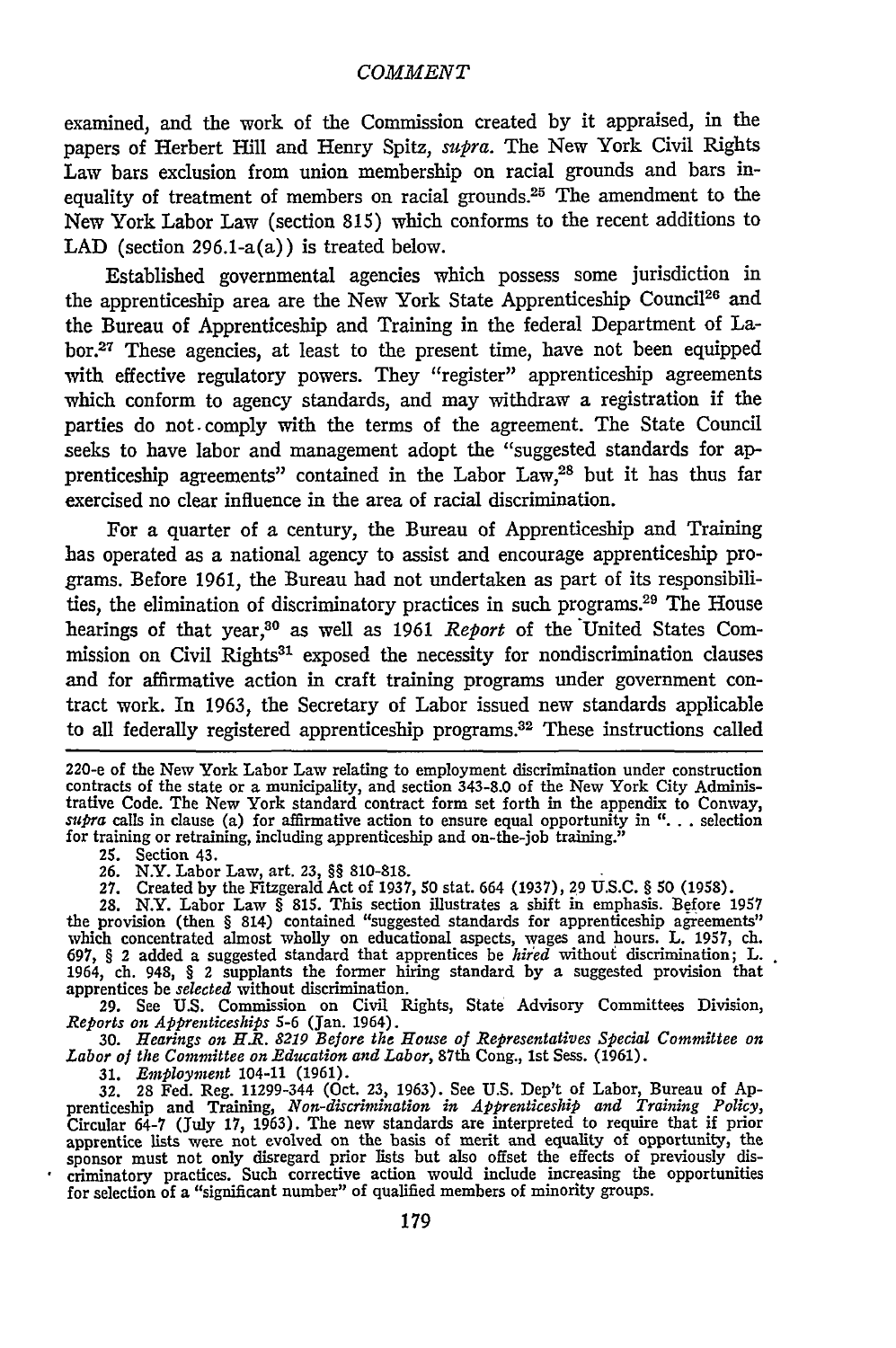for affirmative action to ensure "full and fair opportunity for application" for admission to training programs. The efficacy of the new standards has not, as yet, been assessed.

On the national level also, the President's Committee on Equal Employment Opportunity<sup>33</sup> (whose area of jurisdiction was increased in  $1963$ )<sup>84</sup> has recognized that nondiscrimination agreements binding the primary contractor do not ensure impartial admission to training programs.<sup>85</sup> The Committee has, therefore, more recently emphasized the need "to place more direct responsibilities upon the union in recognition of its role in controlling access to some kinds of employment."36

Apposite to this new direction of efforts by the President's Committee is the conclusion reached by the New York Advisory Committee<sup>87</sup> to the United States Commission on Civil Rights. In its report, *Building Construction in New York City,85* the Advisory Committee notes at the outset that

**\* . .** the economic structure of the building industry tends to concentrate in the local unions the decision as to who obtains employment and, even more important, who gets admitted into the craft. The dominating role of the union in construction employment affords to contractors the opportunity to disclaim all responsibility for discrimination in the building trades. . . Our study found no instance in which an employer sought to promote equal employment opportunity in the building trades.<sup>39</sup>

The sociological aspects of the construction industry are characterized not **by** a relatively stable employer-employee relationship, but **by** short-term identification of the worker with a particular job and a particular employer. The union operates as the employment agency, the training school and the master of labor supply in the craft; **by** performing this dominant role, it may be assumed to bear primary responsibility for discriminatory employment practices.

In the New York City construction trade unions surveyed for the Advisory Committee, Dr. Donald Shaughnessy found that, in general, objective tests were not utilized to determine admission to apprenticeship programs and that the number of union craftsmen was maintained at a level substantially below local demand.40 Pointing to Local 28 of the International Sheet Metal Workers Union, he noted that in 1963 there were no Negroes in the apprenticeship program or in the union, and that admission to apprenticeship was dependent

39. *Id.* at 113-14. 40. *Id.* at 116-17.

**<sup>33.</sup>** Established by Executive Order No. 10925, **26** Fed. Reg. 1977 (Mar. 2, 1961). 34. Pursuant to Executive Order No. 11114, **28** Fed. Reg. 6485 (June 22, 1963).

**<sup>35.</sup>** *Op. cit.* supra note 29, at **13.** 36. *Ibid.*

**<sup>37.</sup>** Established pursuant to section 105(c) of the Civil Rights Act of **1957,** 71 Stat. 634, 42 **U.S.C.** § 1975d(a) **(1958).**

**<sup>38.</sup>** *Op. cit. supra* note 29, at 109-23. This report is based on the study made by Dr. Donald Shaughnessy of Columbia University for the Advisory Committee.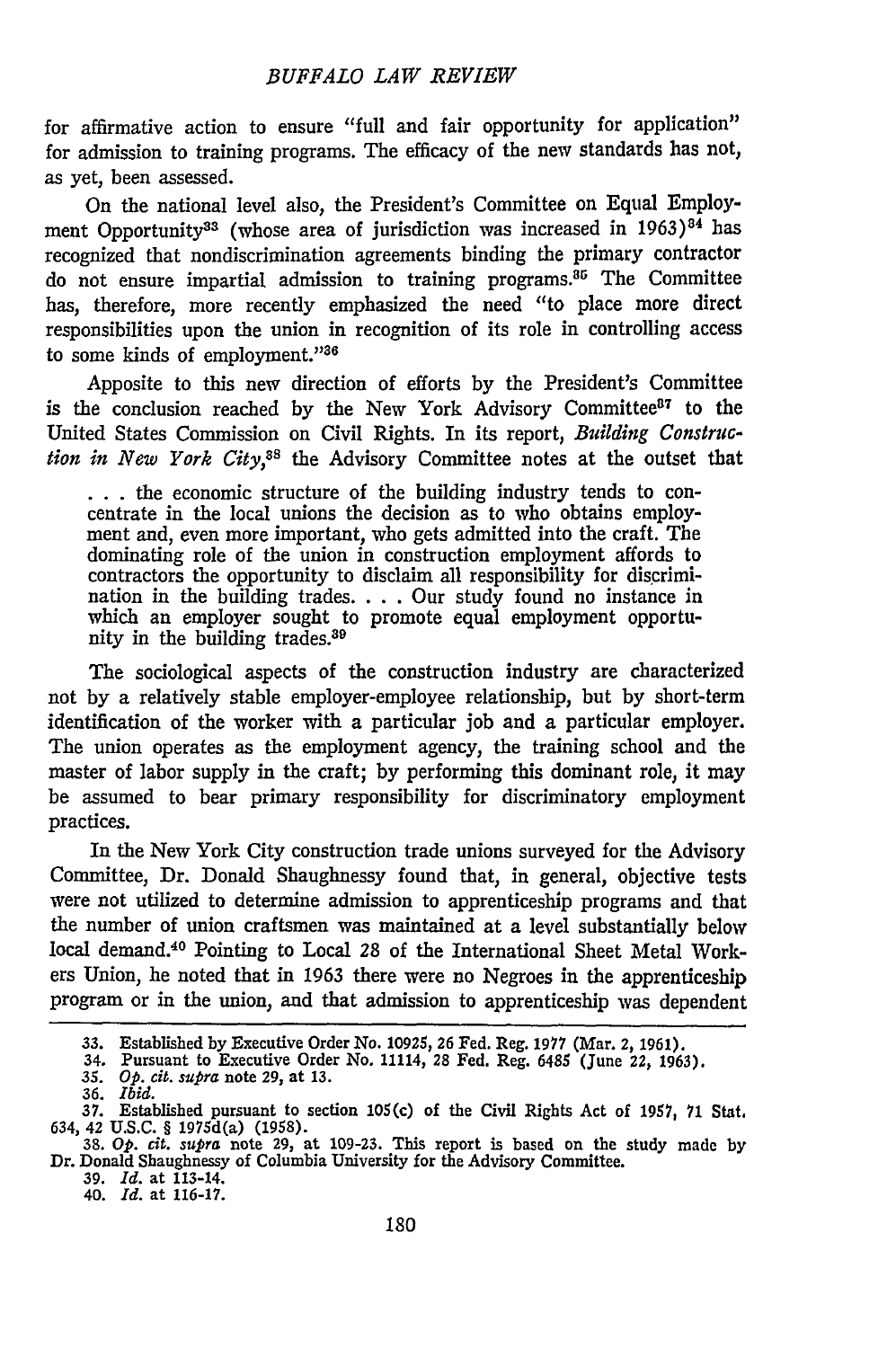upon sponsorship of an applicant **by** a union member.41 Local *2,* United Association of Journeymen Plumbers and Steamfitters exhibited the same total exclusion of Negroes in **1963** and under-supplied the New York City demand to the extent that **1,000** plumbers were imported from out of town to **fill** the  $\text{gap}^{42}$ 

The rationale underlying a limitation of numbers admitted to a craft may be rooted in the union's belief in the classical theory of supply and demand.48 But racial exclusion achieved through the practice of accepting only relatives or "sponsored" friends has not been, nor can it be, justified **by** the union on the basis of irrelevant economic theory and is, in fact, prohibited **by** state law.44 It has continued as a modus operandi of some local unions, unaffected by policies of federal or state apprenticeship agencies.<sup>45</sup> The Advisory Committee concluded:

4. **By** rigid limitations on the number of apprentices, the unions have maintained a chronic labor shortage in the building trades **....** Union members value **highly** the right to secure admissions to apprenticeship programs-and tend to exercise it **...** in favor of their sons, nephews and others with whom they have personal connections. **5.** Since admission to apprenticeship is controlled largely on a personal basis, . . . patterns of exclusion of Negroes will tend to be perpetuated.<sup>46</sup>

These conclusions are appropriate to the conditions existing within the Sheet Metal Workers Union and to the labor market demand and supply picture in New York City. The members of Local **28** fabricate and erect air conditioning systems in new buildings.<sup>47</sup> But this static union (maintaining a level of about **3,000** members over-the past decade), with a static admission policy (severely limiting the numbers of new craftsmen) has produced a static labor supply-during a period of rising construction demands and projected serious shortages of skilled labor.<sup>48</sup>

The president of Local **28** candidly informed the Civil Rights Bureau that:

.virtually all the new construction... in New York City following **the** Second World War was covered **by** Local **28** contracts **...** [T]here frequently were insufficient numbers of union members **. . .** available, and that Local 28 called upon sister locals of the International from without the city, as well as allied trades in the building trades council **. . .** and even upon a group of non-union specialty men. **.... 49**

<sup>41.</sup> *Id.* at **116.**

<sup>42.</sup> *Ibid.*

<sup>43.</sup> See e.g., Int'l Brotherhood of Electrical Workers Local **35** v. Comm'n on Civil Rights, 140 Conn. **537,** 102 **A.2d 366 (1953).**

<sup>44.</sup> N.Y. Executive Law **§ 296.** *45. Op. cit. supra* note **29,** at **115,** 121.

<sup>46.</sup> *Id.* at 120.

<sup>47.</sup> Respondents' Brief, **p.** 2.

<sup>48.</sup> Instant case at **13.**

<sup>49.</sup> *Id.* at 14.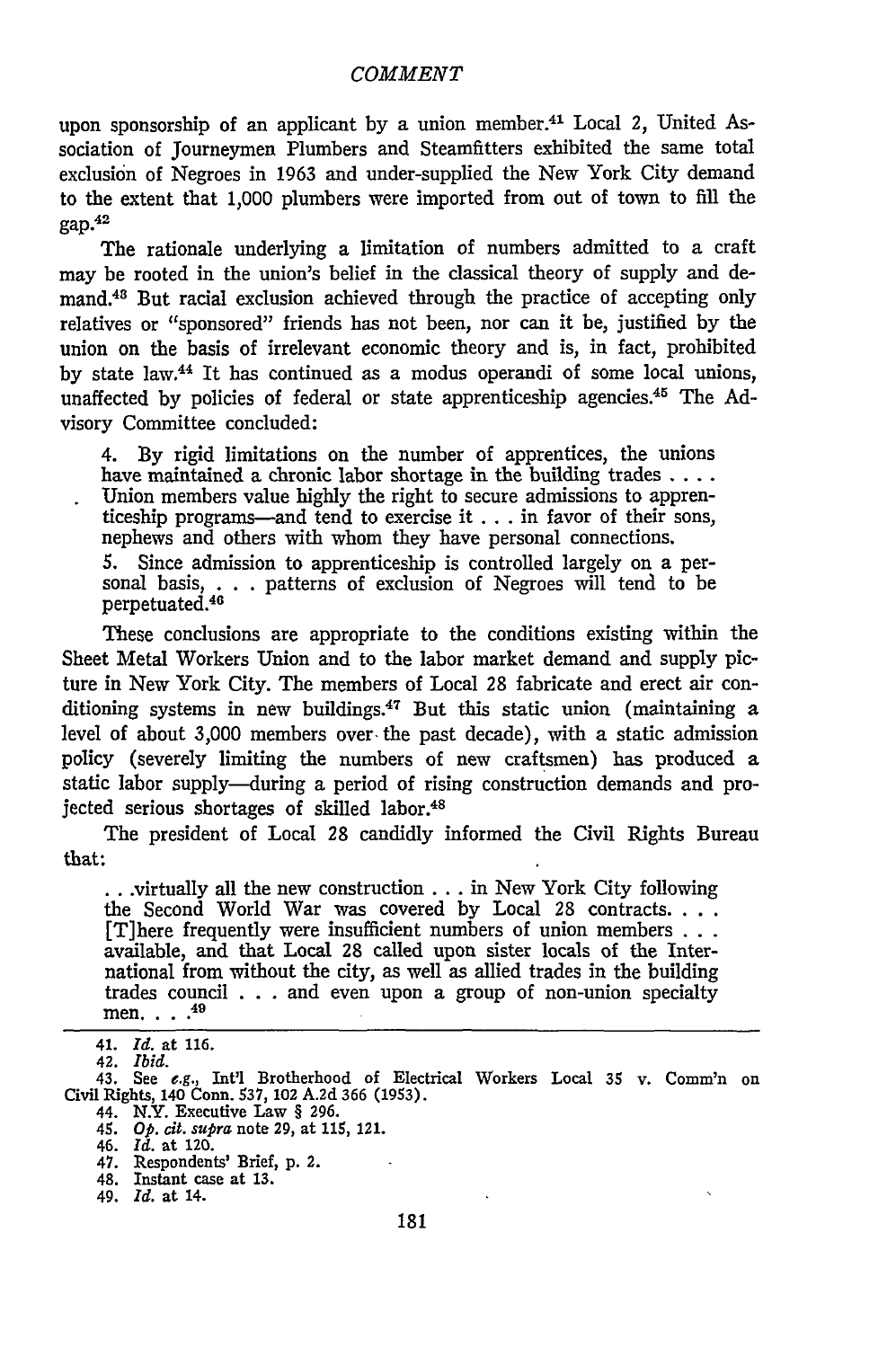#### *BUFFALO LAW REVIEW*

There is no question that at the time and place of Ballard's application for apprenticeship training, Local 28 possessed monopolistic power over its craft in New York City.

#### TB: **SCOPE** OF THE **SHEET** METAL WORKERS **CASE**

On all the evidence, SCHR concluded that three provisions of the Law had been violated in the instant case.

#### 1. *Violation of Section 296.1-a*

First, the union and JAC were held to have contravened section 296.1-a. At the time the Commission's decision was rendered, section 296.1-a(a) proscribed it as a discriminatory practice on the part of an employer, union or labor-management committee "To deny to . . . any qualified person because of race, creed, color or national origin the right to be admitted to . . . an apprenticeship training program. . . **."** The questions which, therefore, required answers were: Was Ballard "qualified"? and, Was he denied admission on racial grounds?

Ballard met the mandatory requirement applicable to age. As a veteran possessing a high school equivalency diploma, he met the educational preference and was exempt from the sponsorship preference, which preferences although not embodied in the written specifications were nonetheless embedded in the selection practices of the union.<sup>50</sup>

Assuming Ballard was qualified, was he excluded because he was a Negro? Respondents alleged that Ballard's application was filed in the same manner as other applications<sup>51</sup> and his name placed on the chronological list. Evidence adduced at the hearing pointed to the fact that selection in the past had not adhered to a chronological order. But, argued respondents, such deviations did not prove a section *296* violation as to Ballard, for no one applying after him was selected for the 1962-1963 classes.<sup>52</sup>

Respondents contended, also that "[t]he exclusive white composition of the applicants for apprentice appointment cannot by itself establish unlawful discrimination."53 Admitting the primary importance of member sponsorship, respondents maintained that it was nonetheless a legal device:

While this sponsorship system might concededly be described as discriminatory in that it results in different treatment based on union member sponsorship, it is not discriminatory in the sense of  $\dots$ Section 296 which requires different treatment because of race or color. The sponsorship system does result in discrimination against every applicant who fails to secure a sponsor from amongst Local

**<sup>50.</sup>** Instant case at 2.

<sup>51. &</sup>quot;The consideration, or lack of consideration, given to Ballard's application was<br>identical to that given to all applicants who were not appointed to the three apprentice<br>classes herein involved." Respondents' Brief, p.

<sup>52.</sup> *Id.* at 6. This fact was contested by the complainant; see Attorney General's Brief, **p. 5 and instant case at 7.**<br>53. Respondents' Brief, **p. 26.**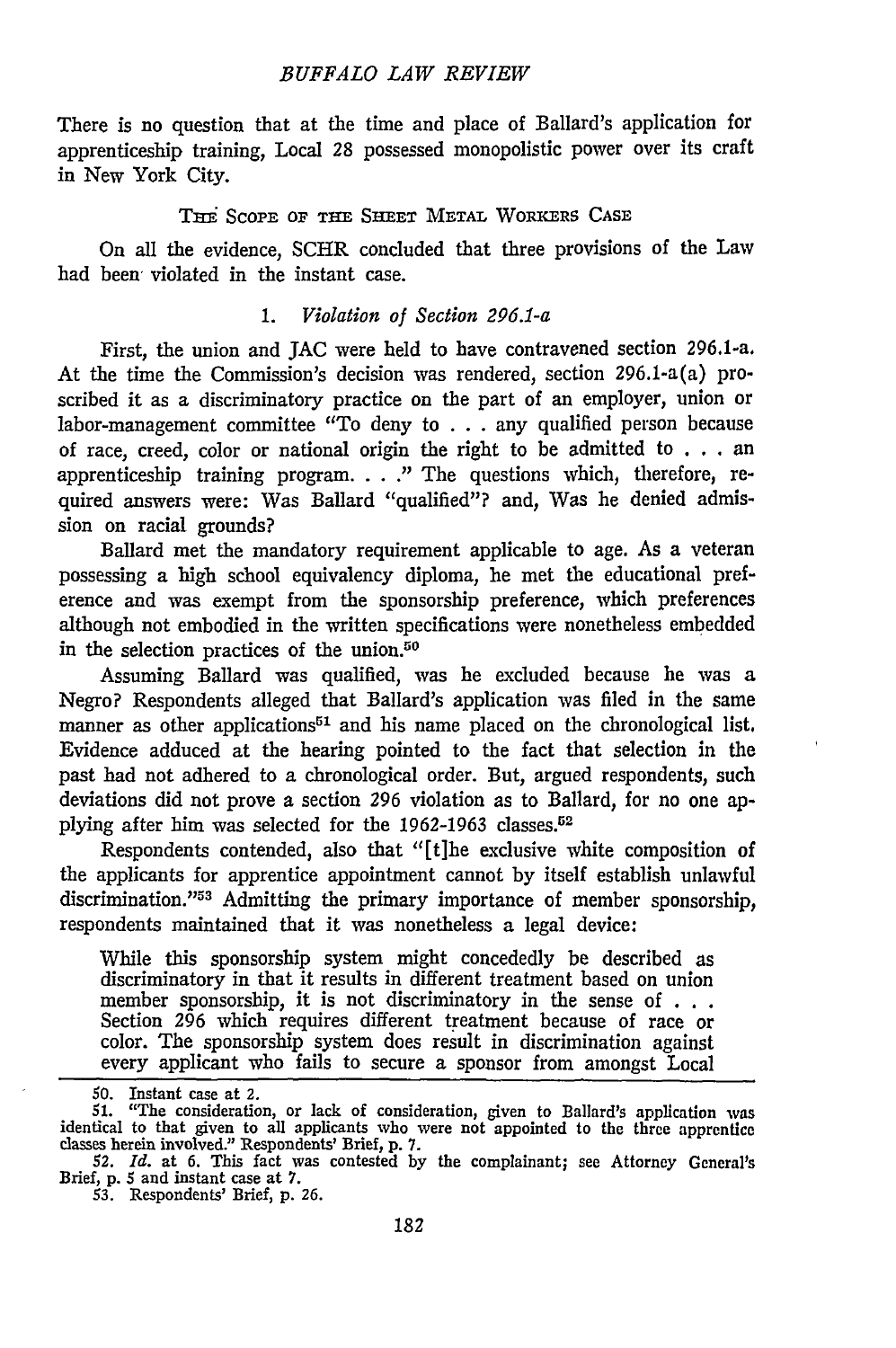28's membership. **All** applicants, regardless of race or color, are subject to this.  $\ldots$ <sup>54</sup>

The union and **JAC** arguments denying violation of section 296.1-a can be summarized as assertions that a chronological selection practice was established (even though not always adhered to), that sponsorship was indispensable (even though it was a discriminatory device) but that there was equality of discrimination under the sponsorship system (even though it operated to exclude one racial class completely.) The Commission concluded that since **80** per cent of all apprentices in training were relatives of union members and since the union was all-white,<sup>55</sup> the rejection of Ballard and of Negroes as a class was automatic.

It is no defense to say that selection based on family ties affects whites and non-whites alike, and therefore does not discriminate against Negroes specifically. **. . .** Local **28** is not charged with discrimination against a cross-section of all persons, but against Negroes specifically. The fact that its practices may work against some white persons at some time does not alter the fact that they work against all Negro applicants at all times.<sup>56</sup>

In making this finding of a violation **by** Local **28** and **JAC,** the Commission cited alumni sponsorship<sup>57</sup> and voting grandfathers<sup>58</sup> as analogous discriminatory requirements that have been held unconstitutional **by** the United States Supreme Court, and demolished the respondents' ingenious argument of equality of opportunity in discrimination.

The legislative mandate governing this type of discrimination has been clarified and extended **by** the recent amendment to section 296.1-a, effective September 1, 1964.<sup>59</sup> It is now an unlawful discriminatory practice:

(a) To select persons for an apprentice training program registered with the state of New York on any basis other than their qualifications, as determined **by** objective criteria which permit review; **(b)** To deny **. . .** any person because of his race, creed, color or national origin the right to be admitted to or participate in **. . .** an apprenticeship training program **. . .60**

- 
- **56.** *Id.* at **15. 57.** Meredith v. Fair, **305 F.2d** 343 **(1962),** *cert. denied,* **371 U.S. 828 (1962).**
- 

**58.** Guinn v. United States, **238 U.S.** 347 **(1915). 59.** L. 1964, **ch.** 948, **§ 1.** See also N.Y. Labor Law, **§ 815,** as amended **by** L. 1964, **ch.** 948, **§** 2, effective September **1,** 1964. Subdivision **5** of section **815** contains as a "suggested standard" for apprenticeship agreements: "Provision that apprentices be selected on the basis of qualification alone, as determined **by** objective criteria which permit review, and without any direct or indirect limitation, specification or discrimination as to race, creed, color or national origin."

60. The amendment deletes "qualified" as a limitation on the "persons" whose righ to admission is protected by this section, and supplies the standard upon which qualification<br>is to be determined: objective, reviewable criteria. The order of the Commission anticipates<br>this modification and, in paragraph this modification and, in paragraph 1, provides for an additional check upon the standards—<br>their evaluation by the Industrial Commissioner to test their "reasonableness" and "suitability." See note **13** *supra.*

<sup>54.</sup> *Id.* at **17.**

*<sup>55.</sup>* Instant case at **3,** 14.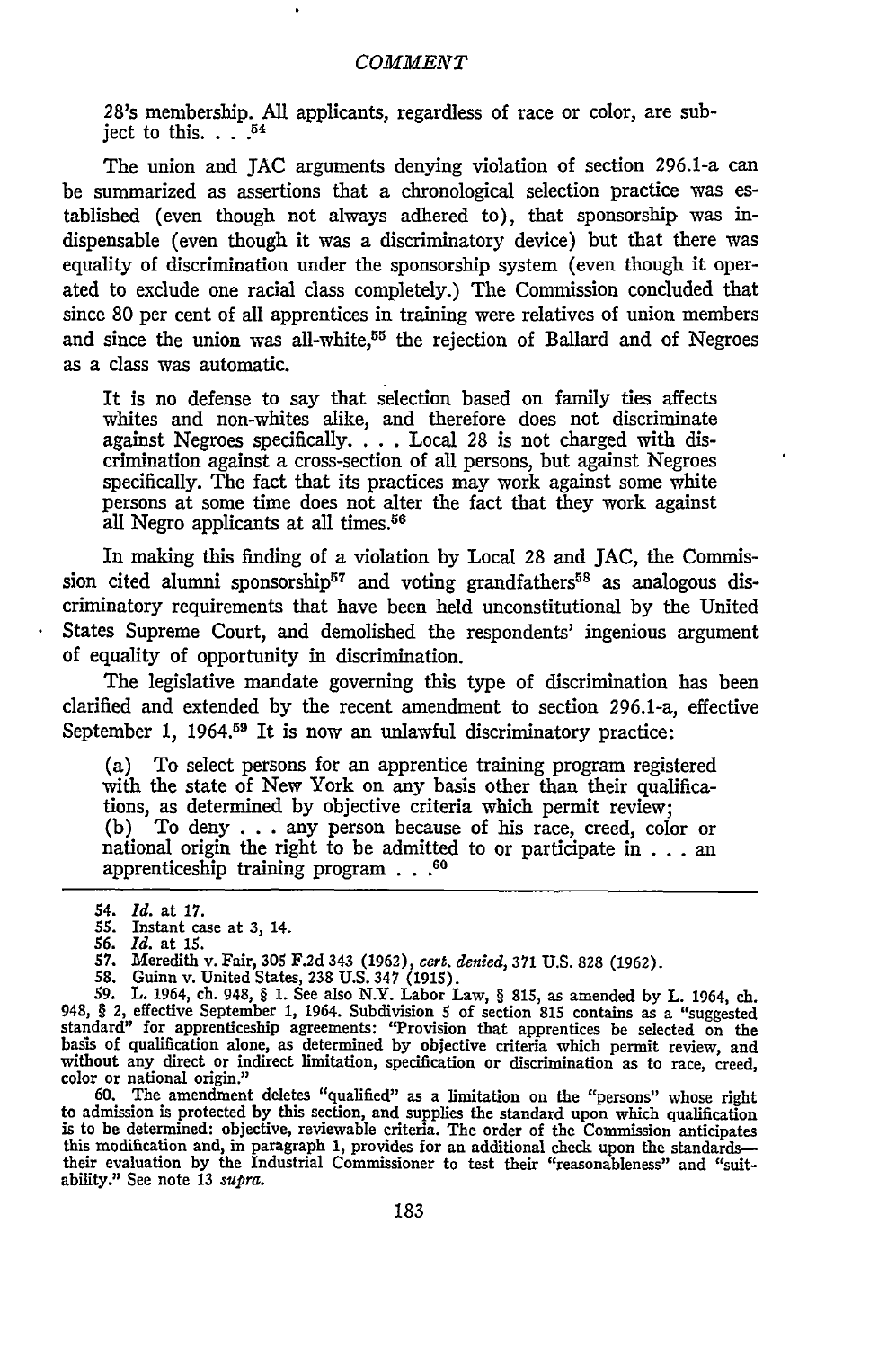#### *BUFFALO LAW REVIEW*

#### *2. Violation of Section 296.1(b)*

The second violation found by the Commission involved Local **28** alone. Section 296.1(b) states that it is an unlawful discriminatory practice:

For a labor organization, because of the age, race, creed, color or national origin of any individual, to exclude or to expel from its membership such individual or to discriminate in any way against any of its members or against any employer or any individual employed by an employer.<sup>61</sup>

In reaching the conclusion that Local 28 excluded Ballard and all Negroes from membership, the Commission's reasoning was built on these facts: that the union tightly controlled and limited the number of craftsmen in sheet metal work in New York City; that the history of the union revealed no Negro apprentices and no Negro members in the past; that practically "the only way of gaining admission into Local **28** is through apprenticeship," that virtually "the only way of getting an apprenticeship is by being a son, nephew or other close relative of a union member," and that such "close relatives" had, without exception, turned out to be white.<sup>62</sup> The history and practice of Local 28 had consequently erected a racial bar to union membership.

#### *3. Violation of Section 296.6*

Thirdly, the Commission held that all individual respondents<sup>63</sup> had violated section 296.6 which provides that: "It shall be an unlawful discriminatory practice for any person to aid, abet, incite, compel or coerce the doing of any of the acts forbidden under this article, or to attempt to do so." Respondents' position on this issue was to challenge the basic jurisdiction of the Commission to find and hold them individually culpable.

The two respondents who represented the Mechanical Contractors' Association on JAC argued sequentially: that the union alone selected apprentices; that section 296.6 encompassed affirmative action only, that if section 296.6 reached passive approval, nevertheless such apathy on the part of the contractors was not tantamount to an endorsement of racial discrimination. The first assertion was refuted by the terms of the agreement between the union and employer (contractor) associations which required **JAC** approval for all apprentices selected by the Local. Secondly, it was held by SCHR that "practice" as used in the pertinent section of the Law was "broad enough to embrace

63. These were the president of the Local, the secretary of the Local and JAC, union representatives on **JAC** and contractor representatives on **JAC.**

**<sup>61.</sup>** While dearly the thrust of the case is admission to apprenticeship, the Commission in its opinion and in its order proceeded to attack the practice of Negro exclusion<br>from union membership. The facts of the case do not directly raise this issue, for Ballarc<br>had not applied for membership, and was protected by 296.1(b) from union discrimination, *i.e.*, he was not a union member, employer, or individual employed by an employer. The fact that the Commission reached out to cope with this discriminatory practice as wel thoroughness of the pattern approach it utilized.

<sup>62.</sup> Instant case at **1s.**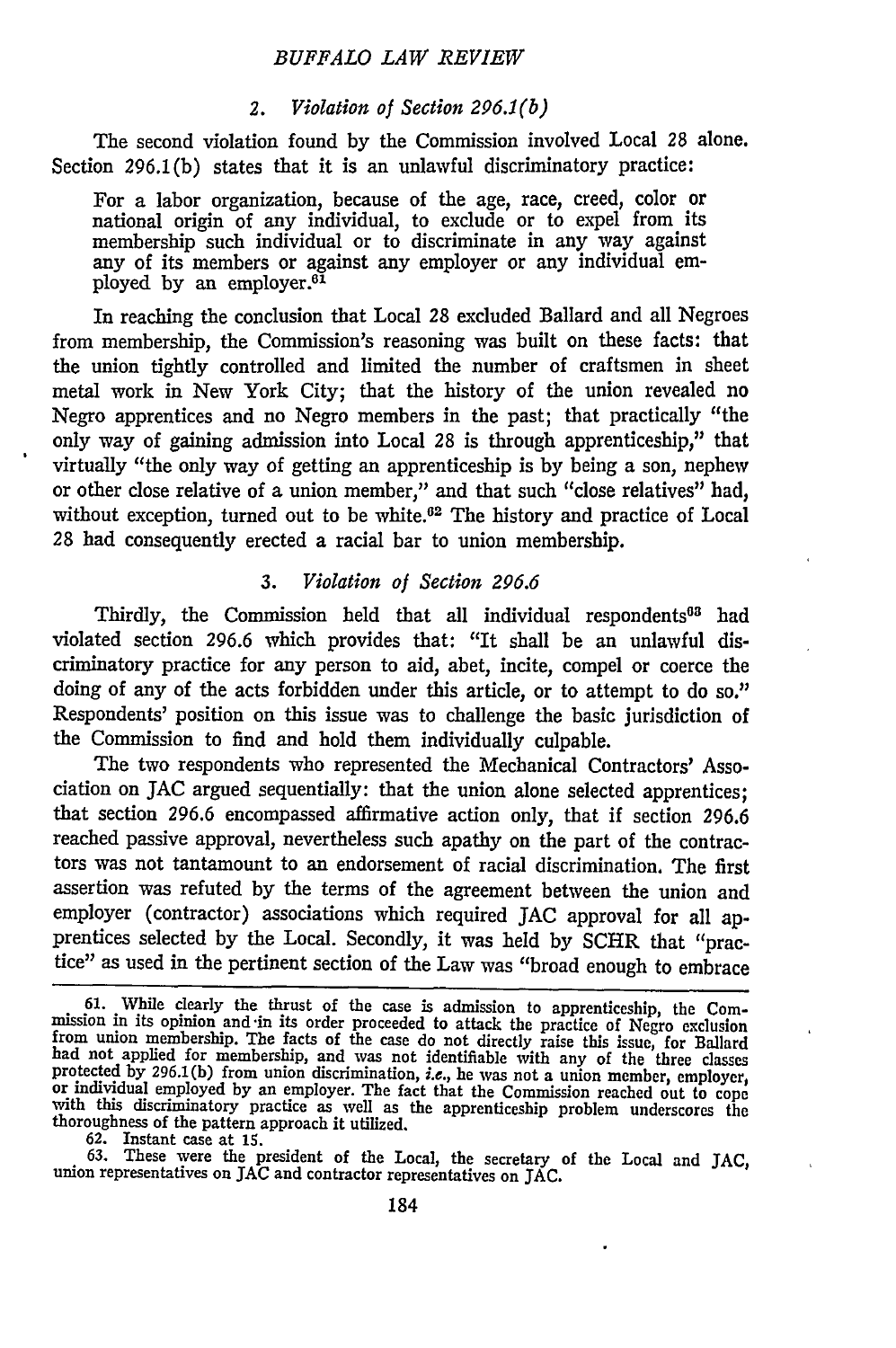a series of repeated and customary failures to act,"<sup>64</sup> and ". . . failure of the **JAC** to act, whether intentional or otherwise, helped, supported, encouraged, and assisted Local 28 in the achievement of its discriminatory purpose, and amounted to aiding and abetting within the meaning of Section  $296.6$ .<sup>165</sup>

**JAC** representatives of the Sheet Metal Contractors advanced the argument one step further by denying that the individual members of **JAC** had a positive legal duty to challenge Local 28's selection practices. The Commission held that **JAC** members as administrators of the trust fund created to finance the apprentice training program were clothed with the special duties of trustees, among which was the duty to participate with the union in selecting apprentices. $66$  The abdication of that function constituted a violation of a duty imposed **by** law.

### *4. Provisions of the Order*

SCHR's order of March 20, 1964 in the instant case directs the respondents to cease and desist from (a) denying, because of race or color, the right of qualified Negroes to be admitted to apprentice training; (b) aiding and abetting the union and **JAC** in denying this right; (c) excluding Negroes from union membership because of race or color.

The Commission ordered the following affirmative action:

Paragraph 1-Adoption of objective standards for apprentice selection, such standards to be approved by the Industrial Commissioner. This paragraph contains the explicit prohibition "that in no event shall sponsorship by a member or members of Local Union 28 be adopted as a requirement either for applying or being selected for apprentice training."

Paragraph 4-The compilation of a new waiting list based on new applications. Former apprentice applicants are required to reapply.

Paragraph 5-Advance notice to be given to the State Employment Service and the New York City Board of Education of new apprentice classes to be selected. Such announcement must contain particulars relating to the requirements for applicants, date of application, period of instruction, etc.

Paragraph 8-Written statements to be furnished (upon applicant's request) to rejected applicants, detailing reasons for non-selection. If the applicant asserts that he was rejected because of race, creed, color or national origin, the union or **JAC** must advise him of his right to obtain review by a designee of the Commissioner of Education.

Paragraph 9-Availability to SCHR of records relative to selection and rejection of applicants.

Paragraph 10-Incorporation of a provision barring discrimination in any apprenticeship agreement concluded by Local 28 and JAC.

**<sup>64.</sup>** Instant case at **18.**

*<sup>65.</sup> Id.* at **19.** *66. Id.* at 20-21.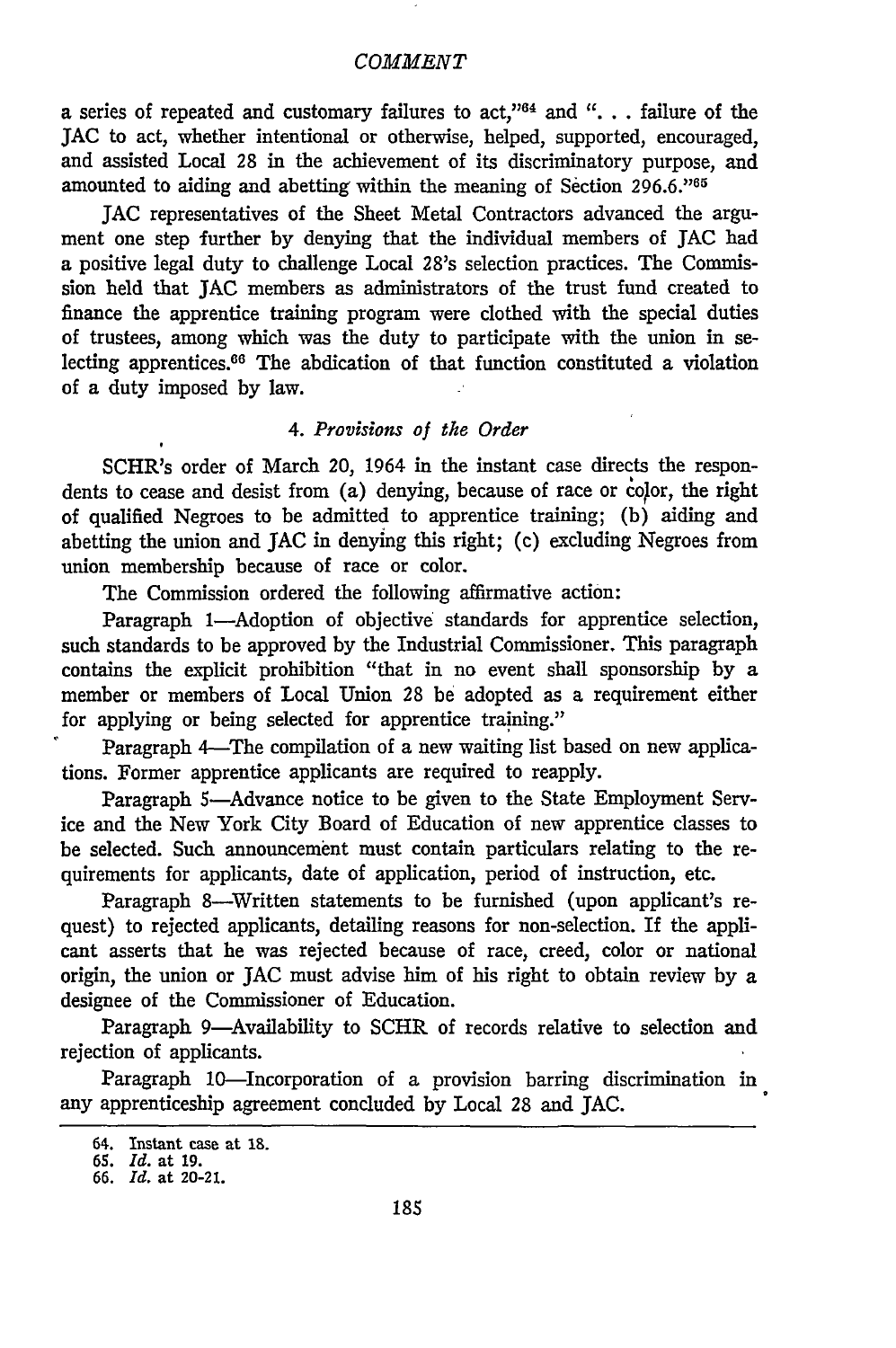Paragraph 11-Notification to SCHR within sixty days of compliance measures undertaken by respondents.

The current petition for review filed by respondents centers on the roles assigned to the Industrial Commissioner and to the Commissioner of Education in evaluating and reviewing the selection practices of Local 28 and JAC. But it is doubtful that this alleged unlawful delegation of power by SCHR represents the fundamental objection of the union. It is more likely to be found in that provision of the order which mandates the total elimination of union sponsorship as a factor in the selection process. The union may have relied on this device to accomplish much more than the exclusion of an applicant whose color may have seemed objectionable to the membership. Sponsorship could also be utilized as a device to centralize power and patronage within the union, and to provide a job-secure future for sons and nephews who would otherwise enter a competitive labor market untrained and unprotected.

#### **CONCLUSIONS**

The *Sheet Metal Workers* decision finds its place in the strengthening current of thought and action which is wearing a new course in the vast area of discrimination.<sup>67</sup> Consequently, the future significance of the Commission's opinion and order does not emanate from the findings of technical violations of the Law or from the requirement for new, supervised standards of admission. Rather, it emerges from the conceptual broadening of the principle that public responsibility comes from monopoly power. The Commission does not interpret this principle as a statutory duty confluent with a statutory power or privilege bestowed by the legislature, $68$  but as a duty arising from the status of the union as absolute arbiter of who may acquire the right to work<sup> $60$ </sup> in a

**68.** *Cf.* Steele v. Louisville and Nashville R.R., 323 U.S. 193, 202-03 (1944). It was held that the Railway Labor Act "imposes upon the statutory representative of a raft ... a duty ... to protect the interests of the members of the craft. . . **."** And Congress by the Act imposed on the union a "duty to exercise fairly the power conferred upon it in behalf of all those for whom it acts..."<br>69. See Truax v. Raich, 239 U.S. 33, 41 (1915), "... the right to work for a living in

the common occupations of the community is of the very essence of the personal freedom and opportunity that it was the purpose of the [fourteenth] Amendment to secure."

**<sup>67.</sup>** At the same time that SCHR decided the *Sheet Metal Workers* case, it issued an order in Mitchell v. R. & S. Plumbing & Mechanical Systems, Inc., C-9092-62 (1964) (mimeo.) The real party respondent in the *Plumbers* case was not the company but Local 373 of the United Association of Journeymen and Apprentices of the Plumbing and Pipe Fitting Industry of the United States and Canada (AFL-CIO). The all-white local which controls the craft in Rockland County refused to admit a Negro journeyman. Complainant had applied for membership after his employer signed an agreement to employ only Local 373 members. The Commission concluded that the union had violated section 296.1(b) of the Law and ordered the union to admit applicants to membership without regard to race.<br>The union was directed to admit complainant to membership, if impartial tests (at which a SCHR observer was present) qualified him as a journeyman. Furthermore, although accessibility to apprentice training was not a patent issue in the case, SCHR ordered Local 373 to notify the State Employment Service of apprenticeship openings and to assure equal opportunity to all applicants. In the *Plumbers* case, as in the instant case, the order of the Commission extended beyond the redress of an individual grievance to the problem of discrimination against Negroes generally, in the selection of apprentices as well as in the admission of applicants for union membership.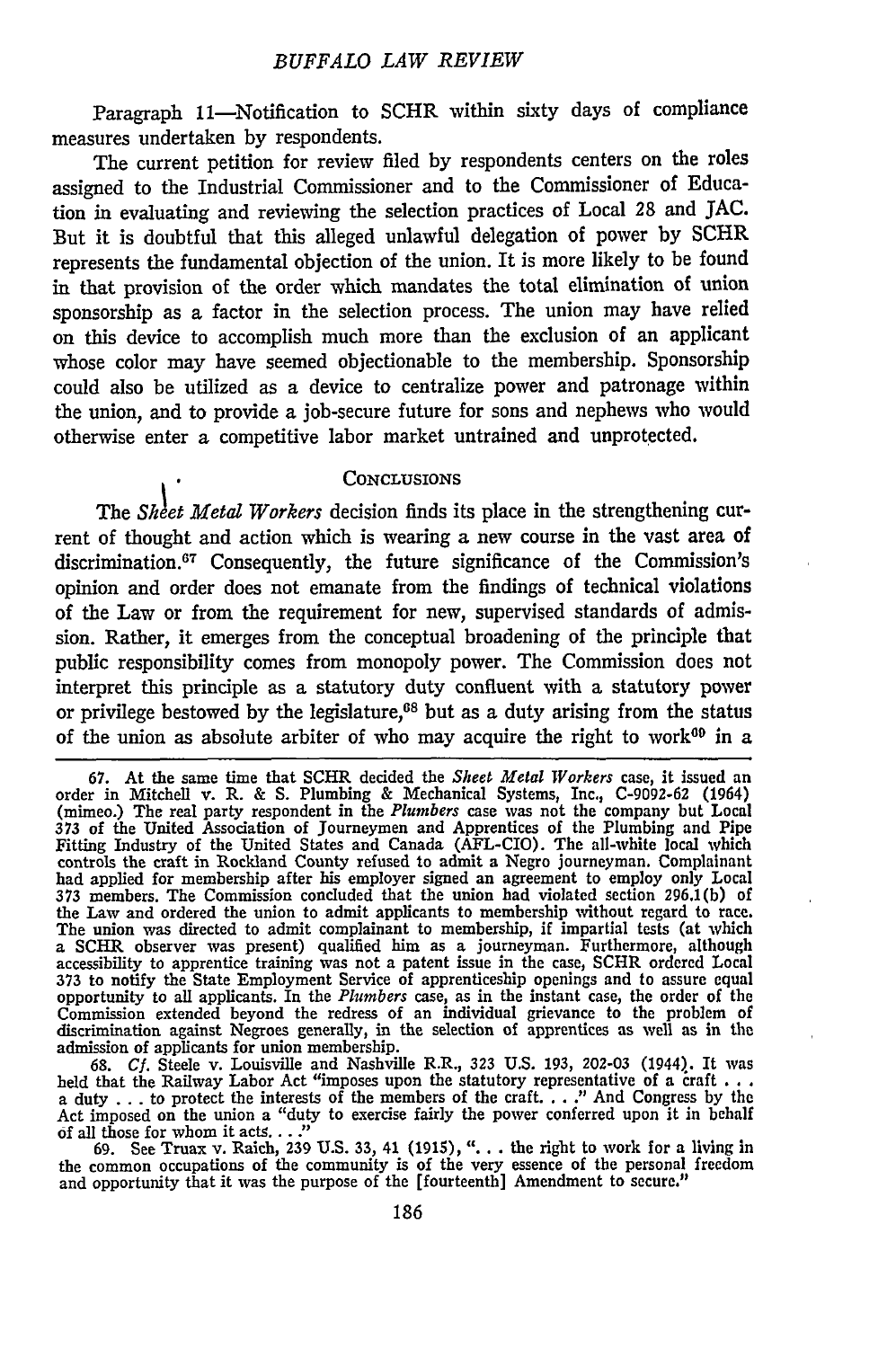given craft. Such a role thrusts the union into a "quasi-public position"70 and it cannot choose its members (and, one step further removed, its apprentices) according to the preferences (or caprices) of a private, social club. The choice, if predicated on subjective and nepotic standards operates as a denial of a civil right-equality of opportunity to compete for a job in the labor market.<sup>71</sup>

This definition of responsibility attaching to a dominant craft union is buttressed by the Commission's determination that passive acquiescence in, or a disclaimer of knowledge of, discriminatory admission standards is no defense to any party who is administratively associated with the selection process.<sup>72</sup> The duty blankets both acts of commission and of omission.

Finally, the Commission, while stating that its finding of discrimination is based on a combination of practices<sup>73</sup> which singly are not necessarily discriminatory *per se*, employs clearly a "pattern of discrimination" approach.<sup>74</sup> The application of such an approach to other craft unions is a logical next step. Logically too, where violation of the Law is determined on the basis of a comprehensive assessment of dependent factors, the Commission is enabled to address its order to the more general problem of class exclusion.<sup>75</sup>

*Josephine King*

**70.** Instant case at **17. 71.** See, Independent Metal Workers Union, 147 N.L.R.B. No. 166, 56 L.R.R.M. 1289 (July 1, 1964). This case arose in Houston and concerned a Negro and a white Local which had been certified as the joint bargaining representative by the N.L.R.B. in 1961. The contract covered two kinds of jobs: Group I—open only to whites and Group II—open only to Negroes. The Negro local (No. 2) proposed tha eliminated. Local No. 1 refused, and entered into an agreement with the employer enlarging the apprenticeship program with the understanding that apprenticeship would be available only to white applicants. A rejected Negro applicant presented his grievance to Local No. 1 which refused to process it. The N.L.R.B. found that sections 8(b) (1) (A), 8(b)(2) and 8(b)(3) of the Labor Management Relations Act had been violated. The opinion stated: "Specifically, we hold that the Board cannot validly render aid under Section 9 of the Act to a labor organization which discriminates racially when acting as a statutory bargaining representative." 56 L.R.R.M. 1294. The certification of both locals was rescinded **by** the Board's order "because Locals Nos. 1 and 2 discriminated on the basis of race in determining eligibility for full and equal membership, and segregated their members on the basis of race." *(Ibid.)*

72. Instant case at 19. 73. *Id.* at 17. 74. *Id.* at 9. "Once evidence of a discriminatory practice is found, this Commission may determine whether a general discriminatory pattern exists and order its elimination."

**75.** The instant case focuses on the responsibility of the union, since the union controls the course of instruction which is indispensable to skill in the craft. The reverse side of the coin is exposed in *Matter of Myart and Motorola, Inc.*, Charge No. 63C-127 (Ill.)<br>Fair Employment Practices Comm'n, 1964) (mimeo.) Myart contended that he was qualified for the position of Analyzer and Phaser, but that Motorola refused to hire him because of<br>race. The respondent failed to produce Myart's application test, or competent testimony as<br>to the grade he had achieved, to substant qualified. The Hearing Examiner concluded that the company had engaged in discriminatory hiring practices and ordered the employment of Myart as Analyzer and Phaser.

The most significant aspect of the case, however, may be found in the dictum rather than in the decision of the case. The Hearing Examiner sharply criticized the form of the examination administered to Myart. He noted that it was copyrighted in 1949 and described it as obsolete. "Its norm was derived from standardization on disadvantaged groups," and therefore did not provide ". **.** . equal opportunity to qualify for the culturally